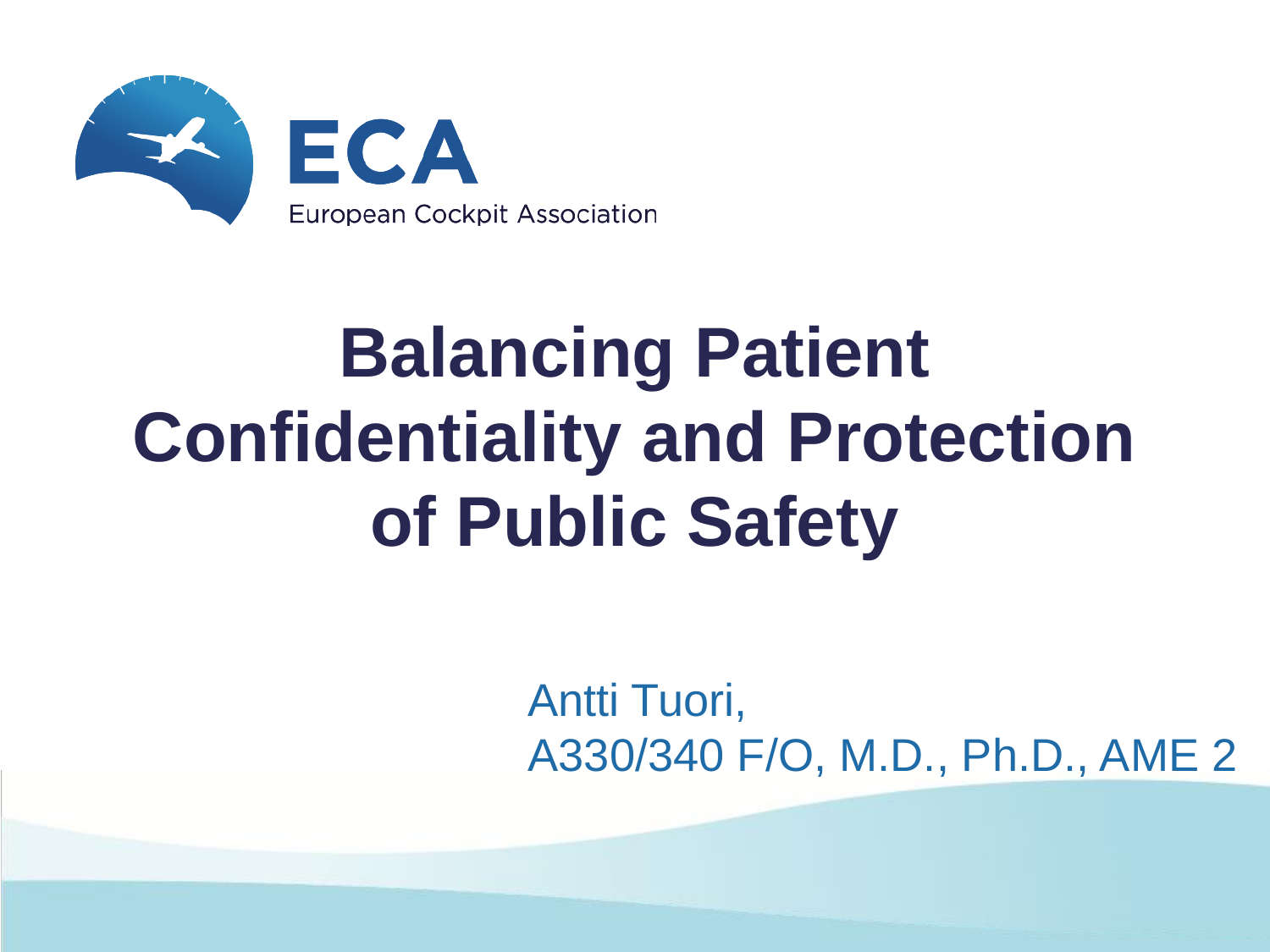#### **Is the issue unique for aviation?**

- All safety critical professions share the same concerns
- Should be discussed broadly in society, not only aviation context

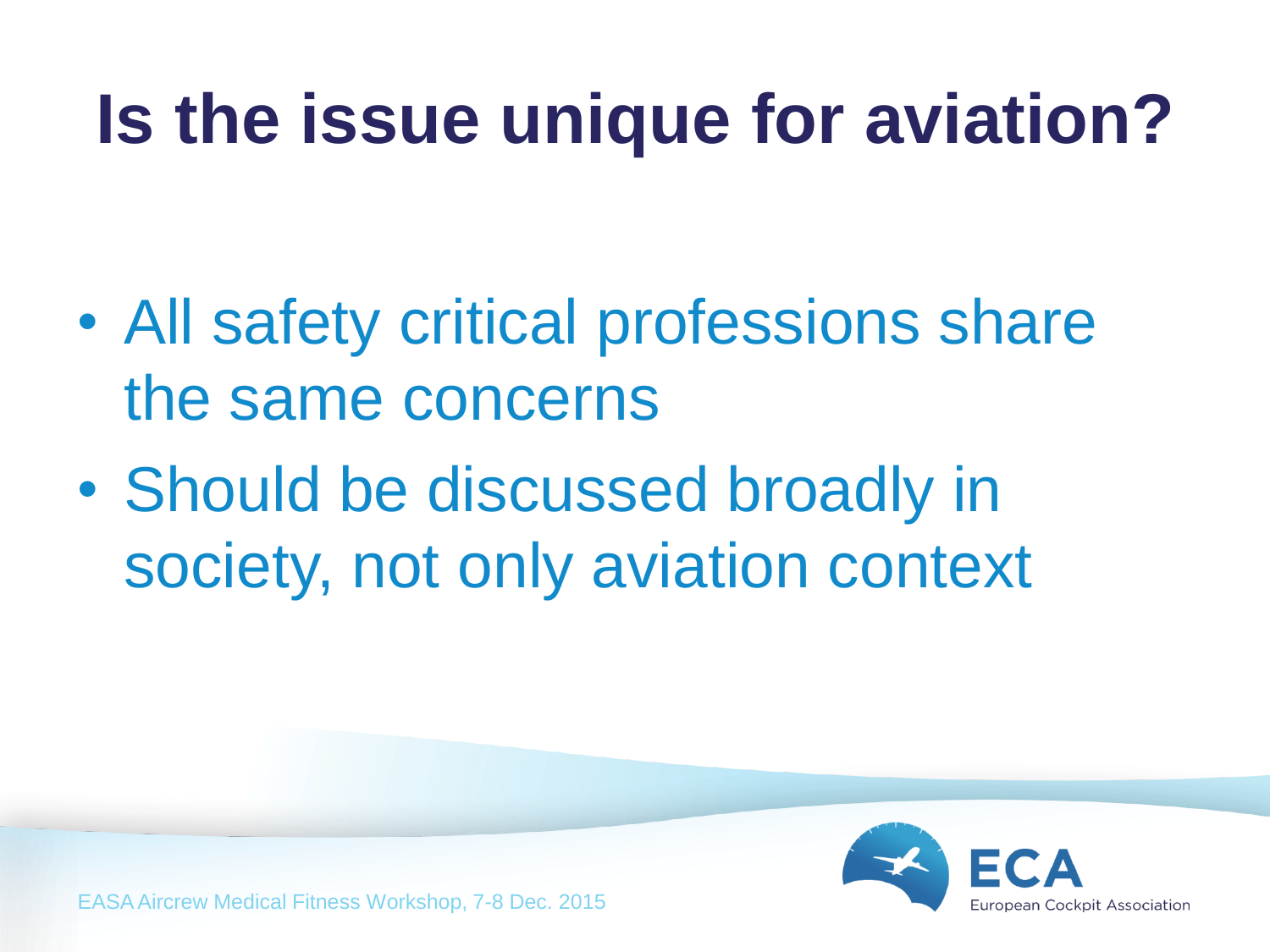#### **What is meant by patient confidentiality?**

- Authority/European repository vs pilot?
- AME medical confidentiality?
	- Part Med
- Other doctors' medical confidentiality?
	- National law & doctors ethics
	- **MED.A.020**

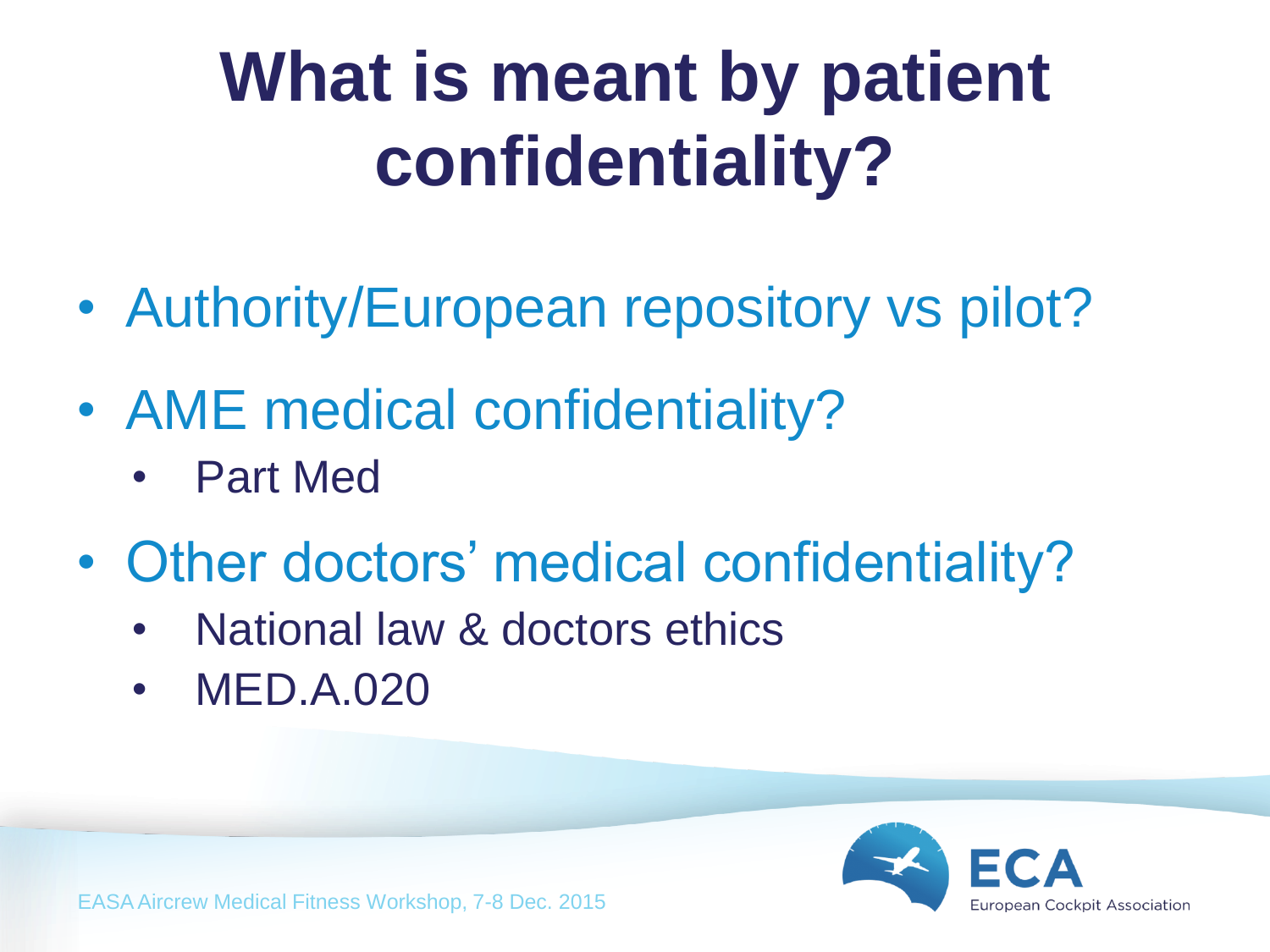# **Authority/European repository vs pilot?**

- Licencing authority
	- Medical certificate status?
	- Content of medical examination & medical history?
	- All the medical information?
	- De-identification?
- European data repository
	- What kind of data?
	- Who has the access?
	- What is the data used for?
	- **Security**



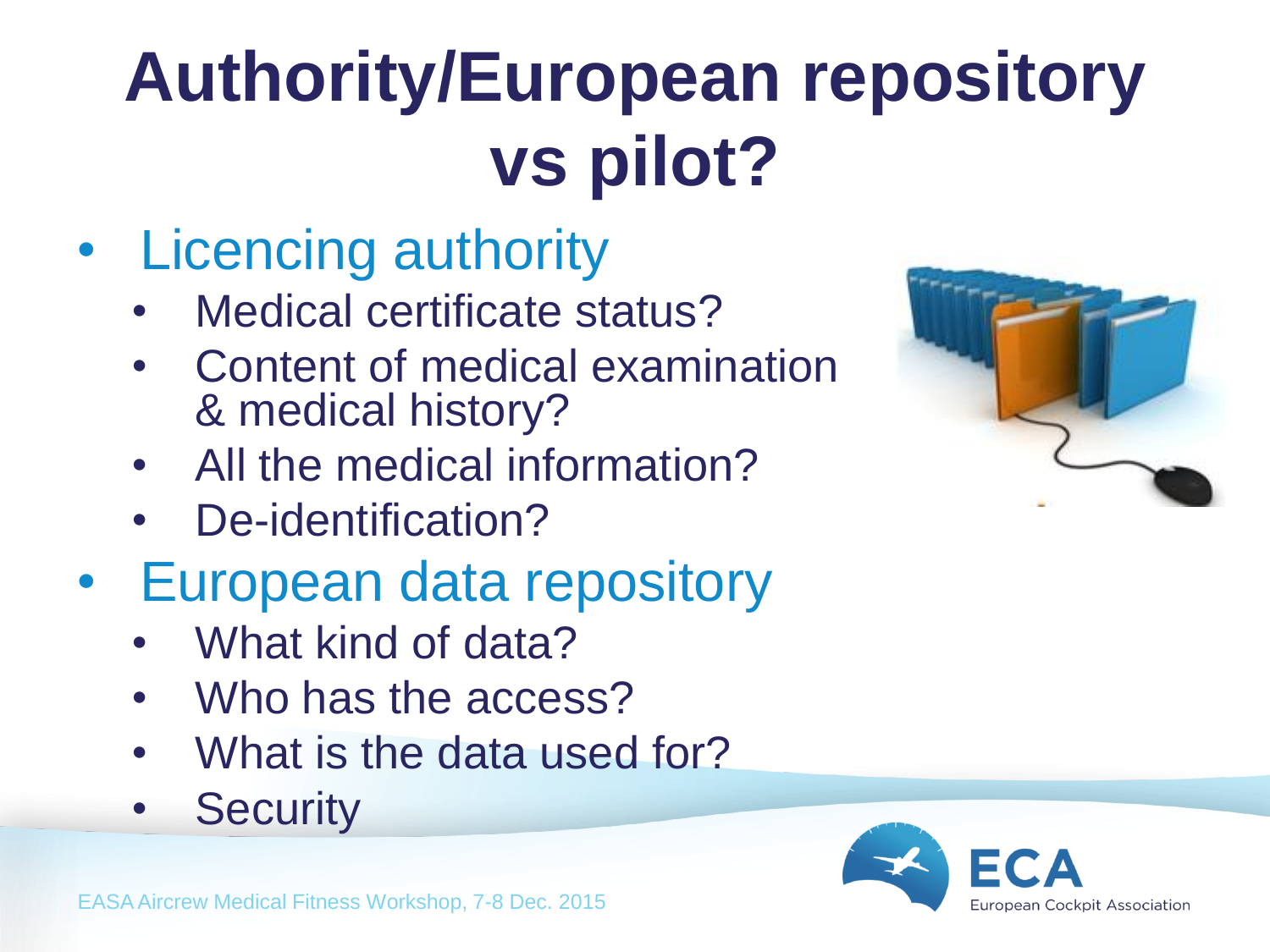

#### No uniform opinion & approach

- **Current practises**
- Different national / societal background
- Health care systems
- Trust in authority

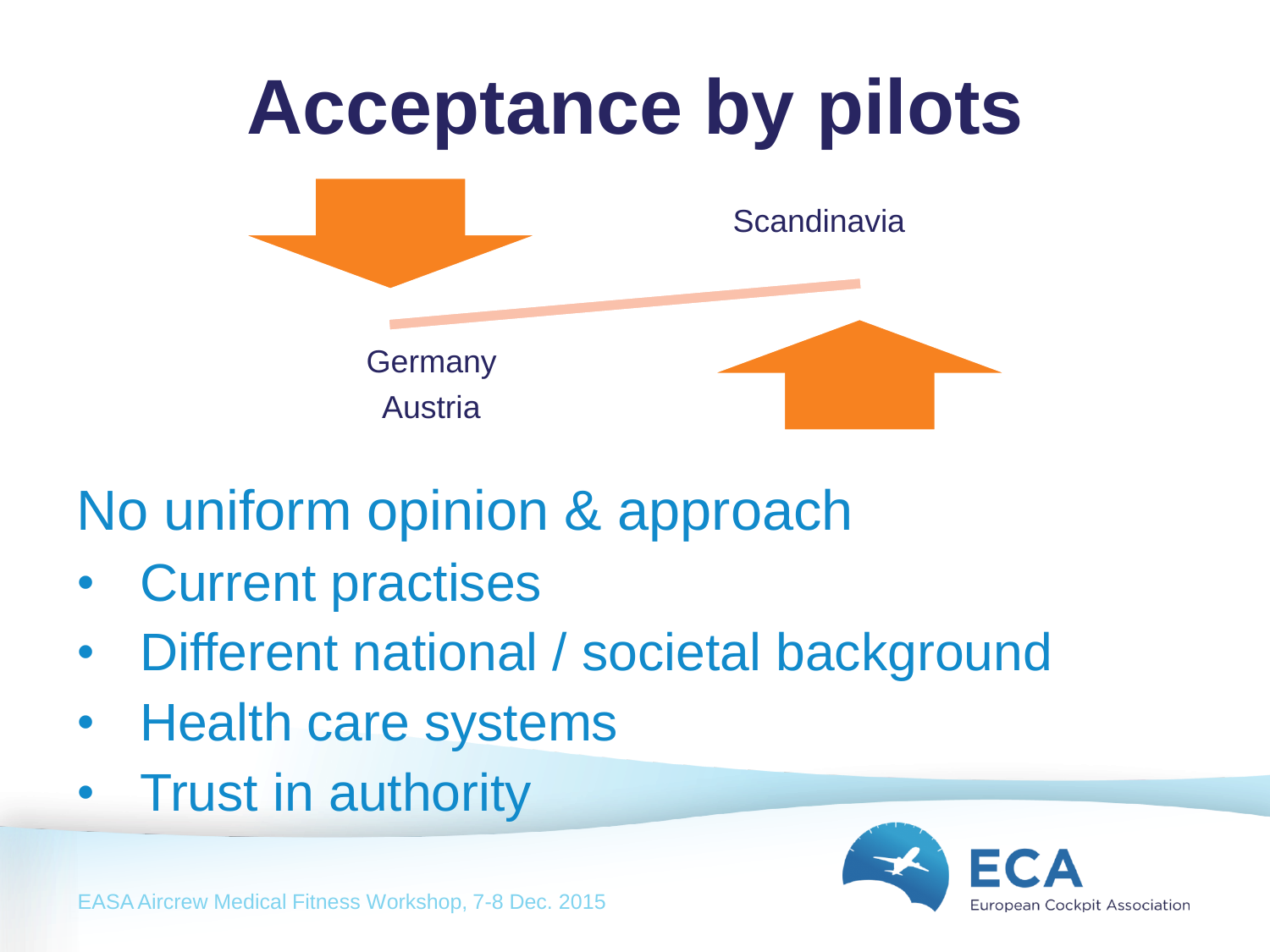# **Major concerns of European data repository**

- $\triangleright$  No personal medical data; only information of the medical certificate status & previous AME
- $\triangleright$  Only doctors to have access to medical data
- $\triangleright$  Only the ones who need, and when they need, the data should have access
	- A separate PIN code from the pilot at the medical
- $\triangleright$  De-identification of the data in the repository
	- A separate code for each pilot

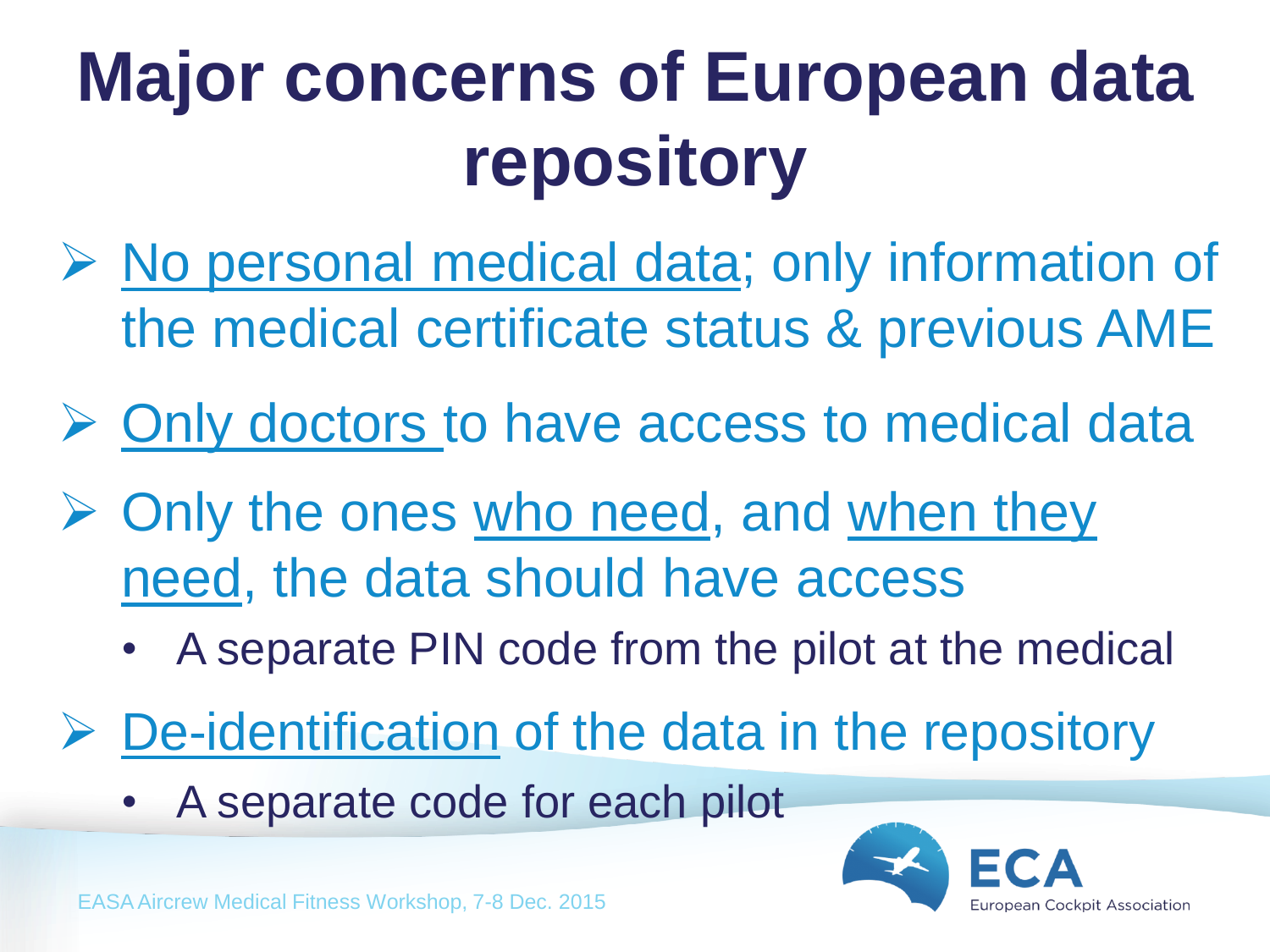# **Major concerns of European data repository**

- Is checking the repository mandatory before issuing the medical certificate?
	- Connection / access problems?
		- $\rightarrow$  New appointment, in worst case a period without medical ?
- Security issues

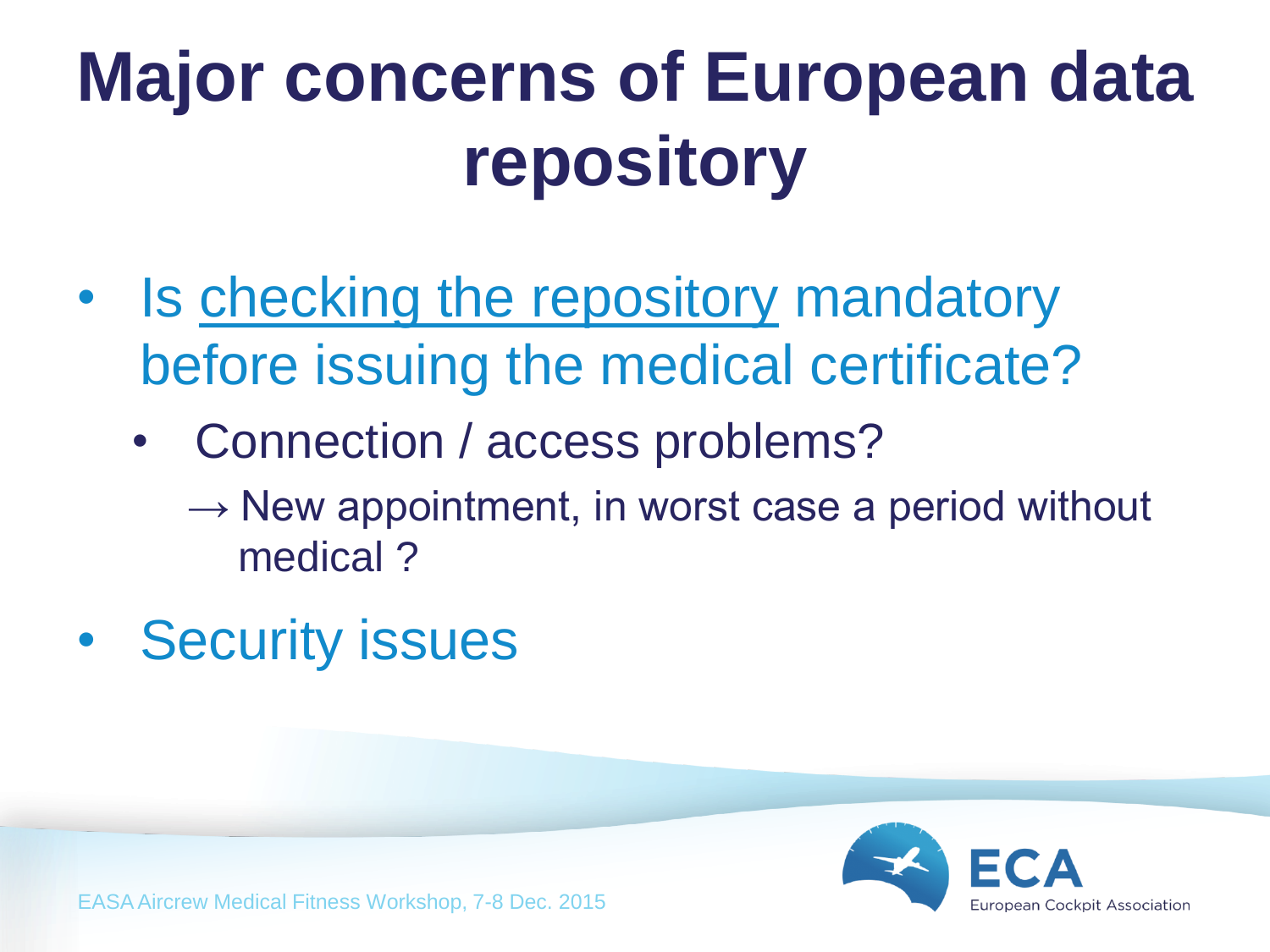# **'Certificate shopping'**

- How big is the issue?
- Are the rules made for just one or two bad apples ?
- Proportionality ?



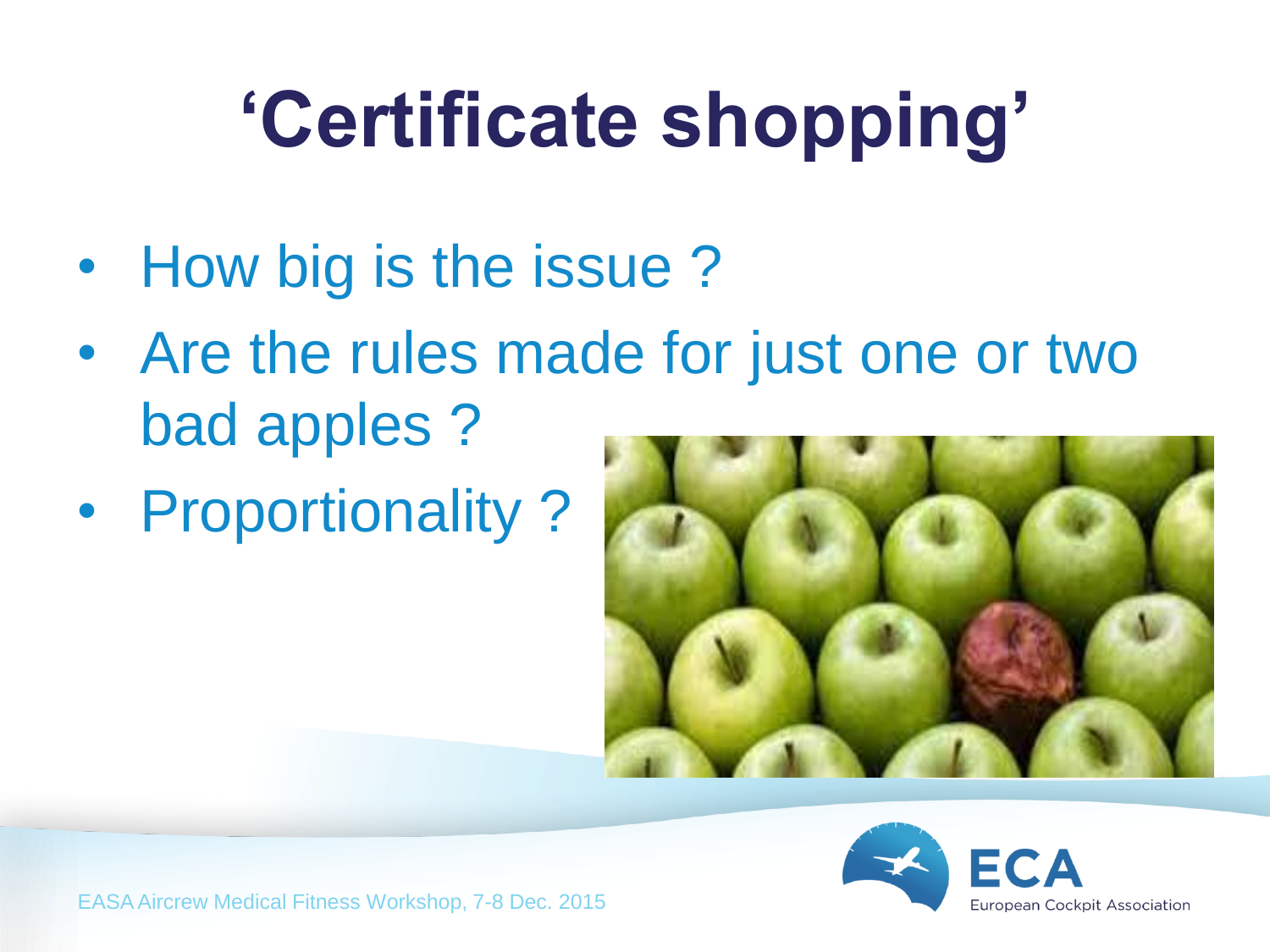#### **'Borderline' cases**

Need for second opinion,

- Currently the authority decides on most of the limitations in Class 1 medicals
- Could this be delegated to AeMC?
- Enough experience needed in decision making